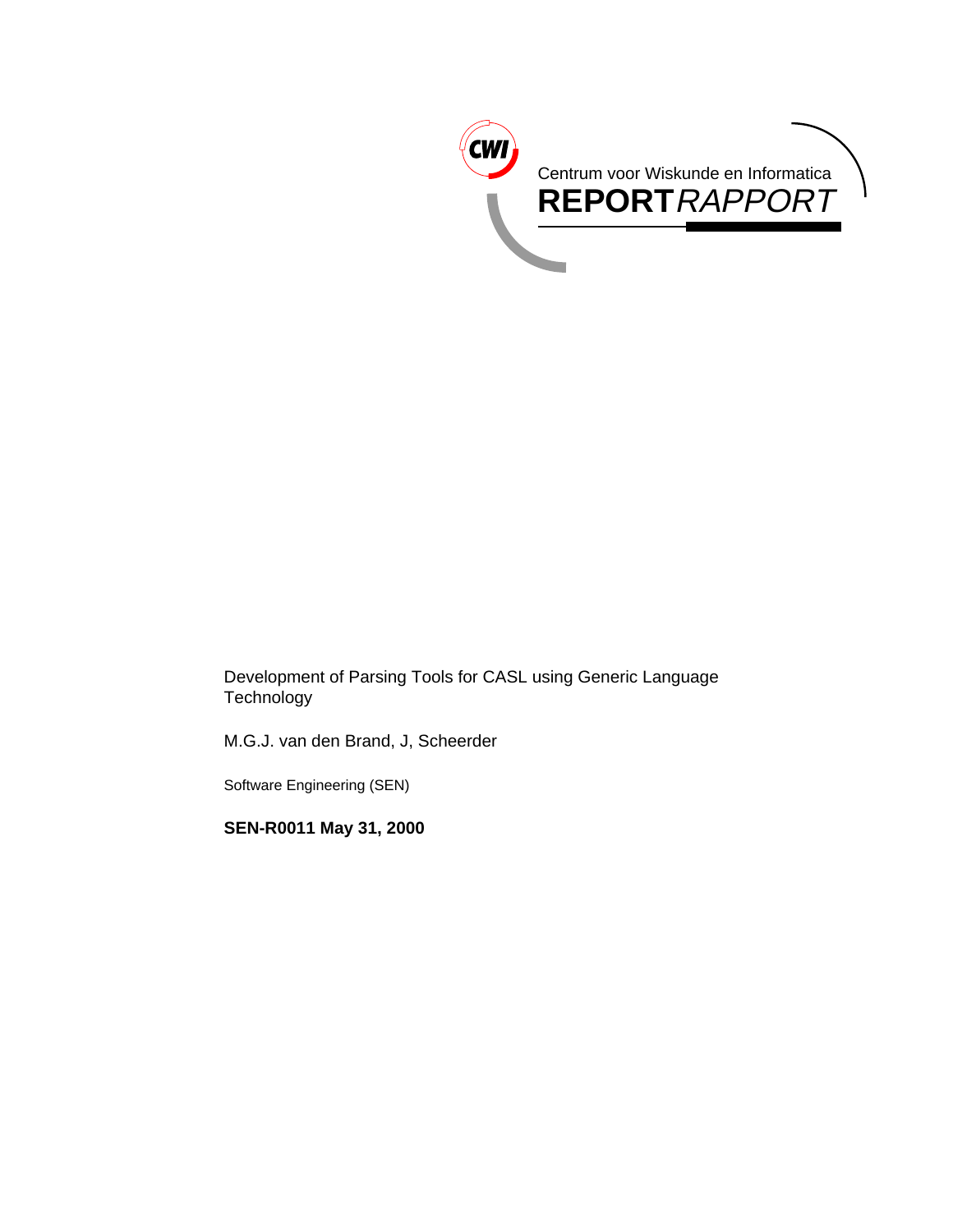Report SEN-R0011 ISSN 1386-369X

CWI P.O. Box 94079 1090 GB Amsterdam The Netherlands

CWI is the National Research Institute for Mathematics and Computer Science. CWI is part of the Stichting Mathematisch Centrum (SMC), the Dutch foundation for promotion of mathematics and computer science and their applications.

SMC is sponsored by the Netherlands Organization for Scientific Research (NWO). CWI is a member of ERCIM, the European Research Consortium for Informatics and Mathematics.

Copyright © Stichting Mathematisch Centrum P.O. Box 94079, 1090 GB Amsterdam (NL) Kruislaan 413, 1098 SJ Amsterdam (NL) Telephone +31 20 592 9333 Telefax +31 20 592 4199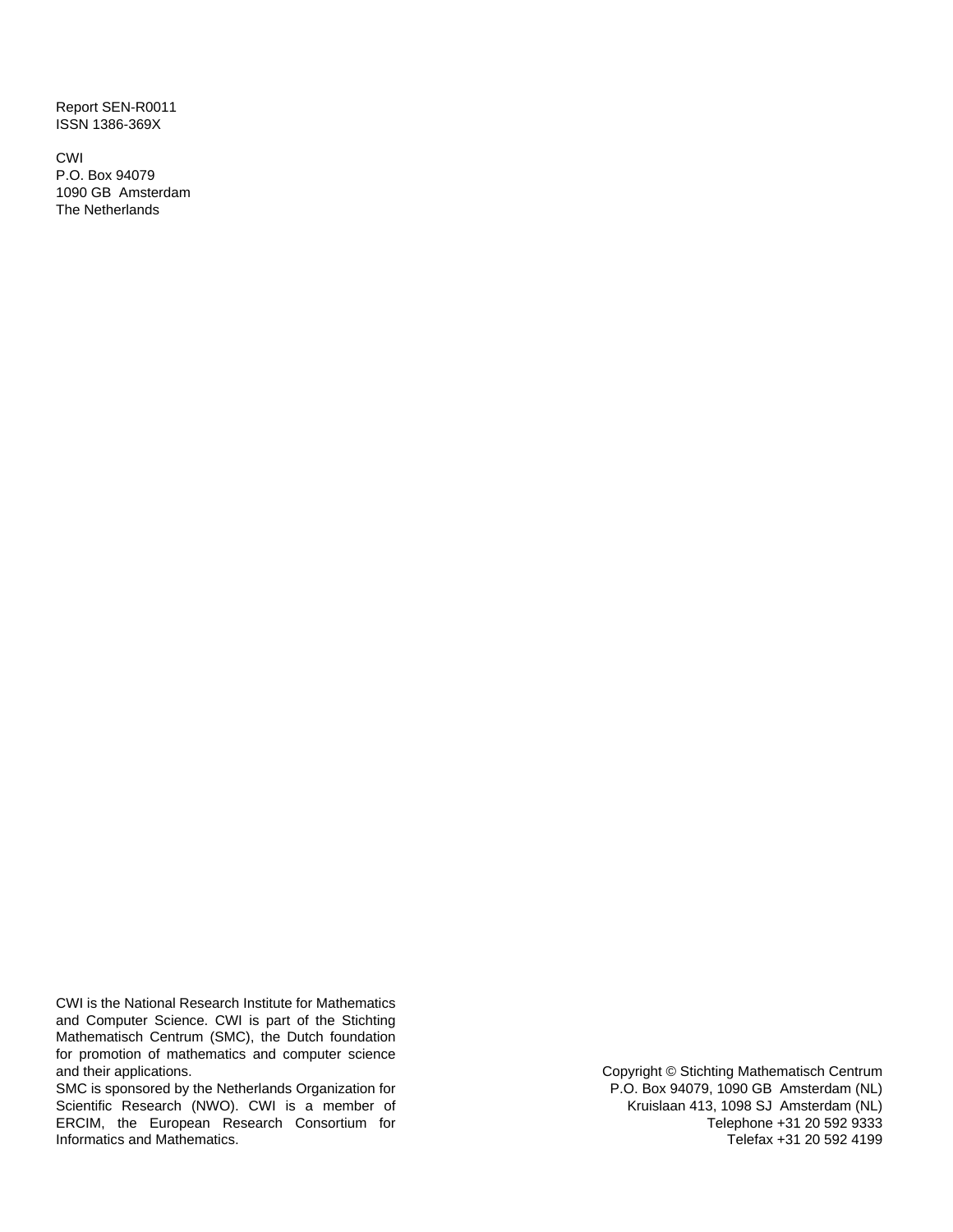# Development of Parsing Tools for CASL using Generic Language Technology

Mark van den Brand Mark.van.den.Brand@cwi.nl

Jeroen Scheerder Jeroen.Scheerder@cwi.nl

 $CWI$ 

P.O. Box 94079, 1090 GB Amsterdam, The Netherlands

#### **ABSTRACT**

An environment for the Common Algebraic Specification Language CASL consists of several independent tools. A number of CASL tools have been built using the algebraic specification formalism ASF+SDF and the ASF+SDF Meta-Environment. CASL supports user-defined syntax which is non-trivial to process: ASF+SDF offers a powerful parsing technology (Generalized LR). Its interactive development environment facilitates rapid prototyping complemented by early detection and correction of errors. A number of core technologies developed for the ASF+SDF Meta-Environment can be reused in the context of CASL. Furthermore, an instantiation of a generic format developed for the representation of ASF+SDF specifications and terms provides a CASL-specific exchange format.

1999 ACM Computing Classication System: D.2.6, D.2.m, D.3.1, D.3.4, E.1

Keywords and Phrases: Parsing; User-defined syntax; CASL

Note: To appear in *Proceedings of Workshop on Algebraic Development Techniques (WADT'99)*, LNCS 1827, 2000

Note: Work carried out under project SEN-1.4, ASF+SDF.

## 1. INTRODUCTION

CASL (Common Algebraic Specification Language) [11] is a new algebraic specification formalism developed as part of the Common Framework Initiative (COFI). It is a generic algebraic specification formalism incorporating features of most existing algebraic specification languages. To complement the CASL formalism itself, a set of tools to support development of CASL specifications is planned. For this purpose, existing tools and technologies will be reused wherever possible.

The algebraic specification formalism ASF+SDF [13] and the ASF+SDF Meta-Environment [24] have been deployed to prototype CASL's concrete syntax. The user-defined (also known as mixfix) syntax of CASL calls for a two-pass approach. In the first pass, the skeleton of a CASL specification is derived in order to extract user-defined syntax rules. In a second pass these syntax rules are used to parse the expressions using them. ASF+SDF offers the advantages of its underlying powerful parsing technology (Generalized LR parsing) and its interactive development environment that enables early detection of errors, such as lexical and syntactic ambiguities, in the syntax definition of a language. The GLR parsing technology eliminates the need to worry about parse table conflicts, which are especially annoying for languages whose syntax definition is still 'on the move'.

At present, two versions of the ASF+SDF Meta-Environment coexist. One is described in [24]; we refer to this environment as the *traditional* one. The other is a next-generation ASF+SDF Meta-Environment [9] under active development; we refer to this enviroment as *current*. The main difference between traditional and current environments is architectural organization: the former is monolithic, the latter consists of a suite of independent components communicating via a software coordination architecture [4]. The ASF+SDF Meta-Environment uses a common exchange format, ASFIX, to represent parse trees for specifications and terms. It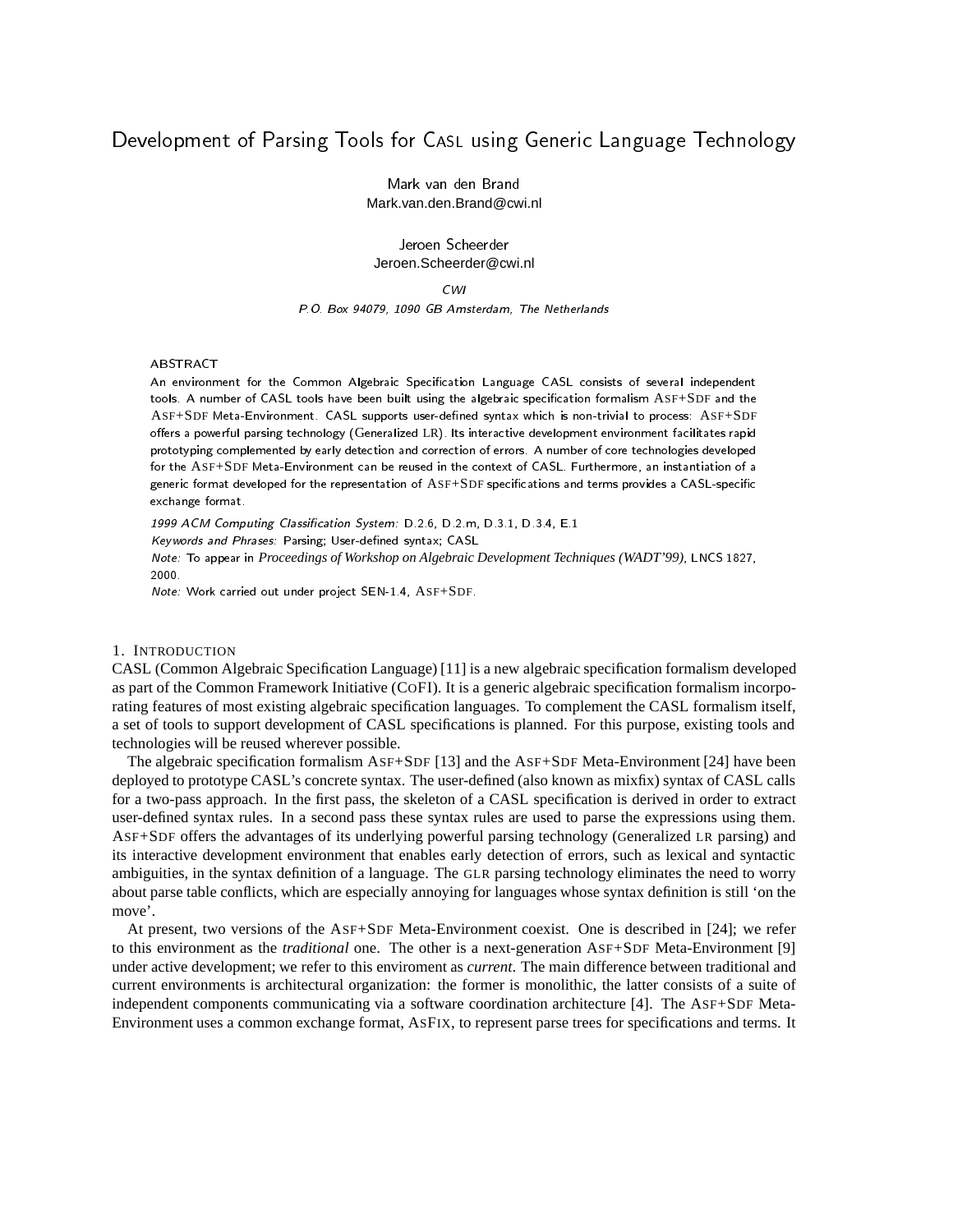contains all relevant information, including applied production rules, layout, and comments. ASFIX stands for ASF+SDF fixed format; it is based on ATERMS [8].

Components from the current ASF+SDF Meta-Environment can be (re)used in the context of other systems – such as a CASL environment – in a flexible way.

This paper discusses the following topics:

- Various techniques involved in implementing a CASL parser using ASF+SDF language technology.
- A mapping, CASFIX, from the concrete syntax of CASL to an abstract syntax in ATERMS.
- Treatment of user-defined annotations.

## *1.1 Overall Architecture of a CASL Parsing Environment*

The overall architecture of a full CASL parser, including user-defined syntax, based on ASF+SDF technology is depicted by Figure 1.



'Skeleton CASFIX' is the abstract syntax tree of a CASL specification in which the user-defined syntax expressions are not yet parsed (see Section 2.1). The SyntaxExtraction tool extracts definitions of userdefined syntax from this abstract syntax tree, flattens parsed CASL specifications and retrieves all visible sorts, operator definitions, and variables. This tool is based on the ATERM library and implemented in C. The syntax information obtained this way is fed to the ParserGenerator tool (details in Section 3.1) to generate a parse table.

The expressions that are yet to be parsed, also present in the abstract syntax tree, are extracted by the  $Ex$ pressionExtraction tool and consecutively parsed using the SGLR parser (discussed in Section 3.2), instantiated with the corresponding parse table that was just generated. In case of a successful parse a syntax tree is constructed in a representation (CASFIX, described in Section 4) tailored specifically to the needs of CASL.

Finally, the TermReplacement tool, which is the inverse of ExpressionExtraction, substitutes the parsed CASL term for its unparsed counterpart. This tool is also based on the ATERM library and implemented in C.

### *1.2 Related Work*

Related work can be divided into two areas. The first is related to tackling user-defined syntax in general and the second is related to parsers developed for CASL.

*Other Approaches to Parsing User-Defined Syntax* It is impossible to list all systems that deal with formalisms allowing user-defined syntax exhaustively. We restrict ourselves to those systems that arguably relate to the work on CASL.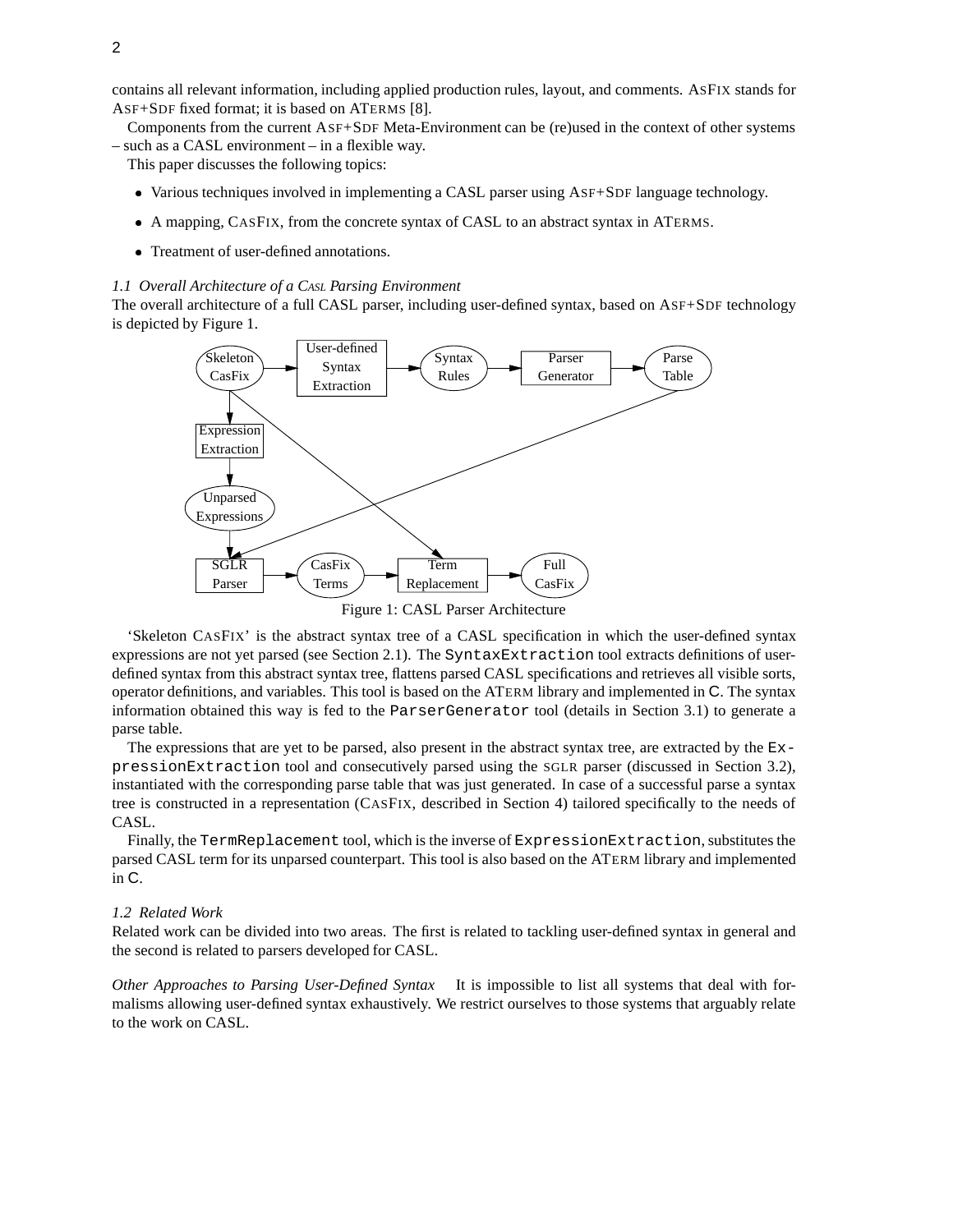The first system we mention is the traditional ASF+SDF Meta-Environment. The algebraic specification formalism ASF+SDF [3, 17, 13] is used, notably for language prototyping. By means of an SDF definition, the lexical and context-free grammar of a language are specified, whereas the ASF definition serves to define the semantics. The SDF part corresponds to signatures in ordinary algebraic specification formalisms. However, syntax is not restricted to plain prefix notation: arbitrary context-free grammars can be defined. The syntax defined in the SDF-part of a module is available for the definition of equations. Therefore, equation syntax is user-defined. In a two-pass approach the SDF definition is parsed, obtaining the definitions necessary for parsing the equations. The parsing technology used to deal with this user-defined syntax is GLR [33, 31, 34].

The second system, ASD [12], is closely related to ASF+SDF. Again a two-pass approach is used to generate parsers for the user-defined syntax occurring in Action Semantics specifications [29]. In the first pass the user-defined syntax definitions are collected. These are then processed by an ASF+SDF specification and transformed into another SDF definition. The resulting definition is then used to parse the expressions that may contain user-defined syntax.

The third system is CIGALE [35], a parser for ASSPEGIQUE [5]. CIGALE supports incremental grammar definition, and offers a great flexibility in syntax. It is not derived from standard techniques like Earley [15] or LR [1]. At its core lies a restrictive backtracking algorithm.

Finally, we mention the parser used in the ELAN system [6]. ELAN is a specification language based on rewriting logic with additional features, notably strategies. The parser used in the ELAN system is based on the Earley parsing technology. One drawback of ELAN is the way constraints imposed by the Earley parser are visible in the ELAN specification; for example, rewrite rules are grouped according to the 'sort' of the leftand right-hand side in the syntax definition.

*Other CASL Parsers* Several efforts towards implementing a parser for CASL have been undertaken. The following ones are currently available:

- The parser developed by Frederic Voisin. This parser is based on SYNTAX [7], a LEX/YACC-style parser generator. This CASL parser is comparable to the ASF+SDF-based skeleton parser described in Section 2.1; it also does not parse expressions in user-defined syntax.
- The HOL-CASL parser [28] is a full two-pass CASL parser. It performs skeleton parsing, using a functional implementation of LEX/YACC; user-defined syntax is then parsed using the Isabelle parser, which is based on the Cocke-Younger-Kasami algorithm [19]. The CYK-parser is not very efficient; GLR usually performs better for the most common cases. Except for specifications of very limited size, the difference in performance can on average be expected to be of significant practical relevance.
- The CASL parser by Bastian Kleineidam<sup>1</sup>, developed using JAVA<sup>2</sup> and JAVACC<sup>3</sup> at the Max-Planck-Institut für Informatik (Saarbrücken).
- A parser frontend has been developed in order to be able to employ the INKA theorem prover<sup>4</sup> [20] for CASL specifications. This parser is based on LEX/YACC technology. The INKA theorem prover derives proof obligations from CASL specifications, and assists in finding proofs.

#### 2. DEVELOPING A CASL GRAMMAR USING ASF+SDF TECHNOLOGY

Generic language technology such as ASF+SDF can be applied at several stages when developing tools for CASL. The first stage, probably the most obvious one, is set at the level of defining the concrete syntax of CASL.

<sup>&</sup>lt;sup>1</sup>http://www.mpi-sb.mpg.de/~calvin/<br><sup>2</sup>http://www.javasoft.com

<sup>3</sup>http://www.suntest.com/javacc/

<sup>4</sup> http://www.dfki.de/vse/systems/inka/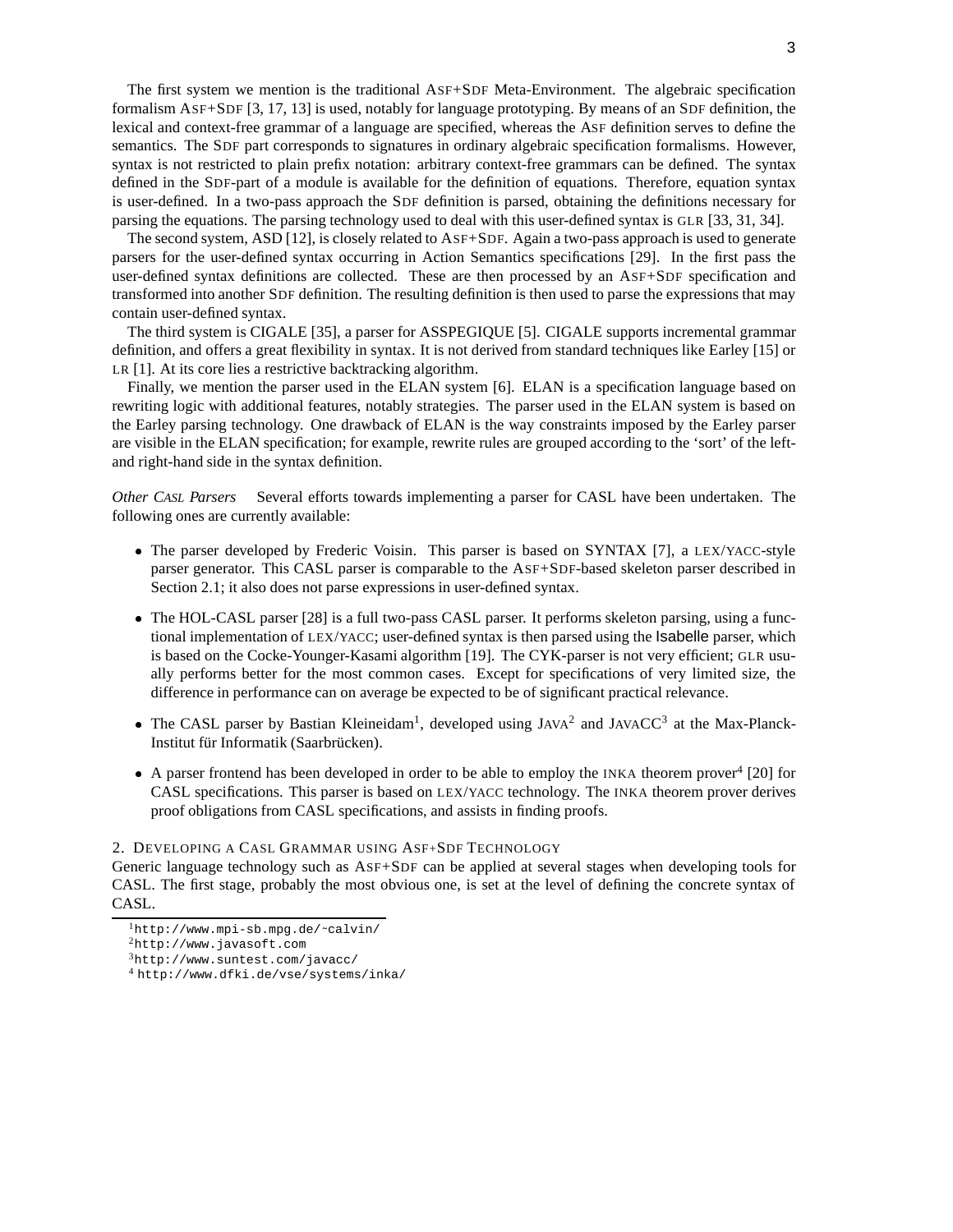Using the EBNF definition provided by the CASL language summary  $[11]$  an SDF definition<sup>5</sup> has been developed. Figure 2 shows a tiny fragment of this SDF definition. It should be noted that EBNF can be mapped to SDF in a straightforward manner, requiring no complex grammar transformations whatsoever.

| $"\{\cdot\mid\cdot\mid\cdot\mid\cdot$ -> Basic-Spec<br>Basic-Item+ -> Basic-Spec                                                                                                                                                                          |                                                                  |
|-----------------------------------------------------------------------------------------------------------------------------------------------------------------------------------------------------------------------------------------------------------|------------------------------------------------------------------|
| Sig-Items<br>"free" Datatype-S { Datatype-Decl ";"}+ Opt-Semi<br>"generated" Datatype-S {Datatype-Decl ";"}+ Opt-Semi -> Basic-Item<br>"generated" "{" Sig-Items+ Opt-Semi "}" Opt-Semi<br>Var-S {Var-Decl ";"}+ Opt-Semi<br>Var-S {Var-Decl $"i"$ }+ "." | -> Basic-Item<br>-> Basic-Item<br>-> Basic-Item<br>-> Basic-Item |
| {Labelled-Formula "."}+ Opt-Semi<br>Axiom-S {Labelled-Formula ";"}+ Opt-Semi                                                                                                                                                                              | -> Basic-Item<br>-> Basic-Item                                   |

Figure 2: Fragment of the SDF Definition of CASL

This SDF definition does not cope with every aspect, particularly not with user-defined syntax; see Section 3.

## *2.1 Skeleton Parser*

Based on the EBNF definition in [11] the concrete syntax of CASL has been defined. Furthermore, a mapping from concrete syntax to abstract syntax (CASFIX, see Section 4), has been defined in ASF+SDF. Using the parser generator that is part of the ASF+SDF Meta-Environment, a stand-alone parser for CASL has been generated (see Figure 3). At this point it does not yet handle user-defined syntax. This parser, therefore, can be



Figure 3: CASL Parse Table Generation

viewed as a skeleton parser that can be invoked as a first-phase parser (shown in Figure 4). By using this parser and applying the CASFIX mapping, the concrete syntax for CASL specifications is obtained. Expressions that



Figure 4: CASL Skeleton Parser

may contain user-defined syntax are not parsed, and are represented as unstructured character sequences, to be analyzed in more detail at some later point, in CASFIX.

Figure 5 provides an exemplary CASL specification; Figure 6 reveals its CASFIX representation. Note the unparsed-formulas in Figure 6 which represent the expressions yet to be parsed later on, as discussed in Section 3.

# 3. PARSING CASL USING ASF+SDF TECHNOLOGY

There are several ways of implementing a CASL parser by means of ASF+SDF technology. One approach is extensively studied and described in [37]. ASF equations are used to parse expressions in user-defined syntax. This approach has proved feasible, but too slow for most practical purposes. Another approach is described in [12] where ASF+SDF is used to build tools for Action Semantics [14]. A parser for Action Semantics [29]

<sup>5</sup>Available at http://www.cwi.nl/˜markvdb/cofi/zcasl-sdf2.html.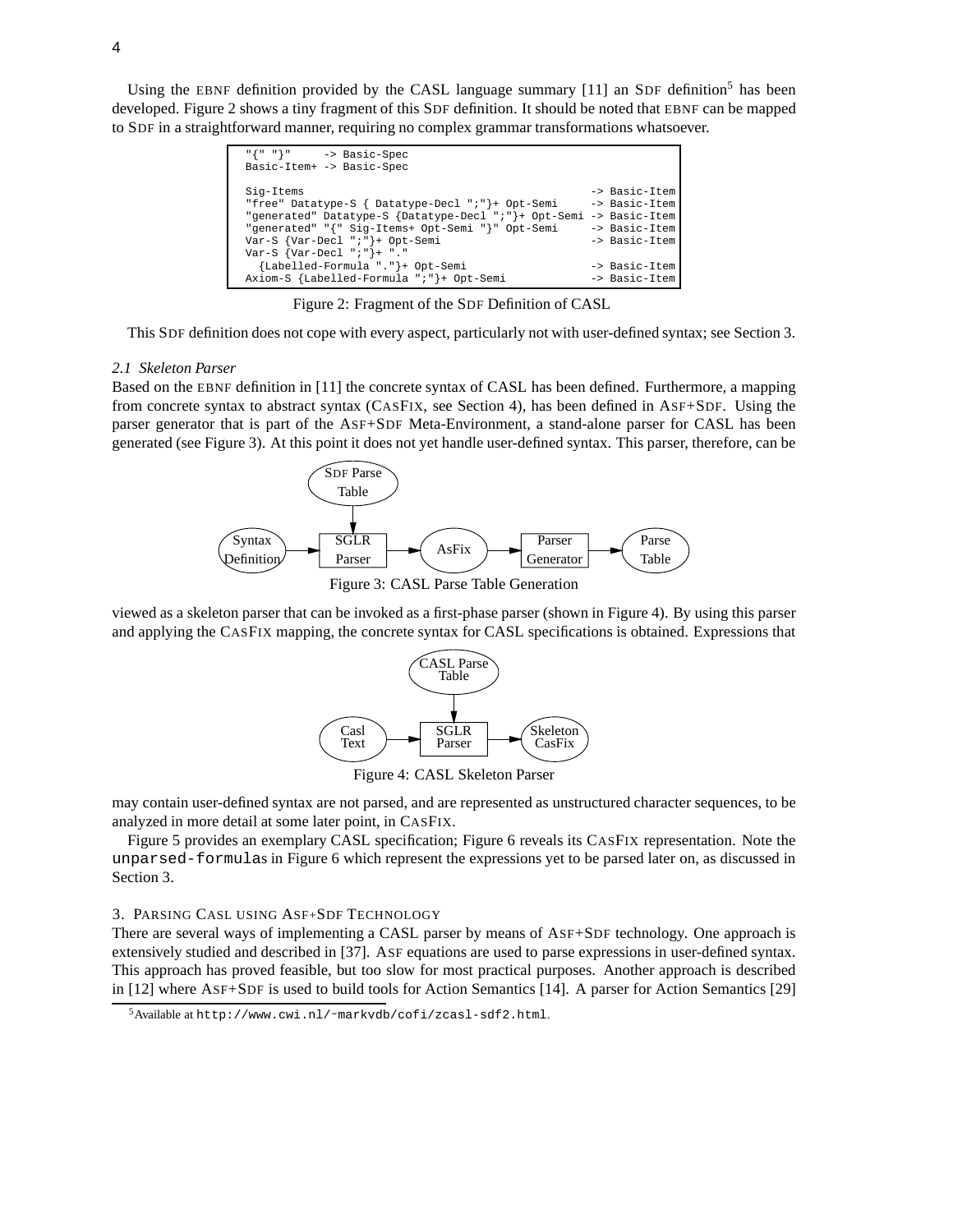```
spec Monoid =
 sort Elem
 ops n : Elem;
       \mathcal{L}^* : Elem *Elem -> Elem, assoc, unit n
%% Alternatively, just specify the corresponding axioms:
 vars x,y,z : Elem
  .
   n*x=x
  .
    x*n=x
  .
    (x*y)*z=x*(y*z)
```
Figure 5: Monoid, a small CASL Fragment

exemplifies this. We propose an alternative approach, based on reusing components of the current ASF+SDF Meta-Environment, most notably the parse table generator and the SGLR parser.

The approach in which CASL specifications are parsed using ASF+SDF technology is directly analogous to the approach taken in the ELAN project [6] for parsing user-defined syntax.

### *3.1 Parser Generator*

The parser generator, part of the current ASF+SDF Meta-Environment, is one of the components that can be (re-)used to generate parse tables for user-defined syntax in CASL.

It generates parse tables, suitable for later perusal by the SGLR parse table interpreter (see Section 3.2) from SDF syntax definitions. Unlike previous ASF+SDF parser generation technology, the current implementation does not use incremental and lazy techniques [18].

The process of generating parse tables consists of two distinct phases. In the first one the SDF definition is normalized to an intermediate, rudimentary, formalism: *Kernel-SDF*. In the second phase this Kernel-SDF is transformed to a parse table.

*Grammar Normalization* The grammar normalization phase, which derives a Kernel-SDF definition, consists of the following steps:

- A modular SDF specification is transformed into a flat specification.
- Lexical grammar rules are transformed to context-free grammar rules.

```
spec-defn(
SIMPLE-ID(WORDS("Monoid")),
genericity(params(SPEC*([])),imports(SPEC*([]))),
BASIC-SPEC(basic-spec(
 BASIC-ITEMS*([
  SIG-ITEMS(sort-items(SORT-ITEM+([
                          sort-decl(SORT+([TOKEN-ID(TOKEN(WORDS("Elem")))]))]))),
  SIG-ITEMS(op-items(OP-ITEM+([
   op-decl(OP-NAME+([ID(TOKEN-ID(TOKEN(WORDS("n"))))]),
            total-op-type(sorts(SORT*([])),
             TOKEN-ID(TOKEN(WORDS("Elem")))),
            OP-ATTR*([])),
   op-decl(OP-NAME+([
             ID(MIXFIX-ID(token-places(TOKEN-OR-PLACE+([
                                           "__",TOKEN(SIGNS(["*"])),"__"]))))]),
            total-op-type(sorts(SORT*([TOKEN-ID(TOKEN(WORDS("Elem"))),
                                         TOKEN-ID(TOKEN(WORDS("Elem")))]))
             TOKEN-ID(TOKEN(WORDS("Elem")))),
            OP-ATTR*([associative,unit-op-attr("n")]))]))),
   local-var-axioms(
    VAR-DECL+([var-decl(VAR+([var(WORDS("x")),var(WORDS("y")),var(WORDS("z"))]),
                          TOKEN-ID(TOKEN(WORDS("Elem"))))]),
     FORMULA + ([unparsed-formula(" n * x = x ")][label(ID*([])],\n   unparsed-formula(" x * n = x ")][label(ID*([])],\nunparsed-formula(" ( x * y ) * \bar{z} = x * (y * z) ") {label(ID*([])}
              ]))]))))
```
Figure 6: Monoid in CASFIX: Skeletal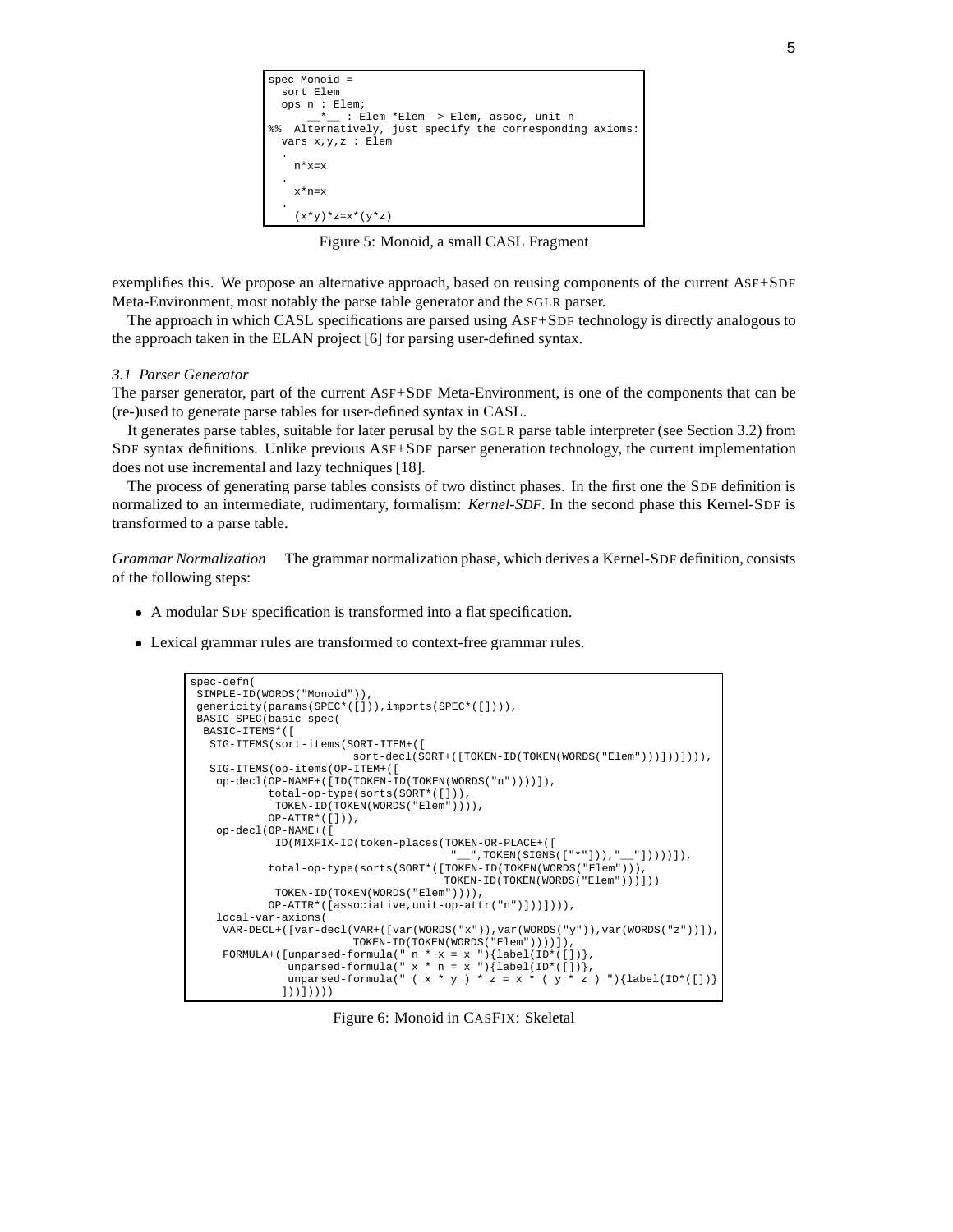Priority and associativity definitions are transformed to lists of pairs, where each pair consists of two production rules for which a priority or associativity relation holds. The transitive closure of the priority relations between grammar rules is made explicit in these pairs.

*Parse Table Generation* The actual parse table is derived from the Kernel-SDF definition. To do so, a straightforward SLR(1) approach is taken. However, shift/reduce or reduce/reduce conflicts are not considered problematic, and are simply stored in the table. Some extra calculations are consequently performed to reduce the number of conflicts in the parse table. Based on the list of priority relation pairs the table is filtered; see [25] for more details. The resulting table contains a list of all Kernel-SDF production rules, a list of states with the actions and gotos, and a list of all priority relation pairs. The parse table is represented as an ordinary ATERM.

# *3.2 Scannerless Generalized LR Parsing*

Even though parsing is often considered a solved problem in computer science, every now and then new ideas and combinations of existing techniques pop up. SGLR (Scannerless Generalized LR) parsing is a striking example of a combination of existing techniques that results in a remarkably powerful parser.

*Generalized LR Parsing for Context-Free Grammars* The ability to cope with arbitrary context-free grammars is of pivotal importance if one wishes to allow a modular syntax definition formalism. Due to the fact that  $LR(k)$ -grammars are not closed under union, a more powerful parsing technique is required. Generalized LRparsing [33, 31] (GLR-parsing) is a natural extension to LR-parsing, from this perspective. The saving grace of GLR-parsing lies in the fact that it does not require the parse table to be conflict-free. Allowing conflicts to occur in parse tables, GLR is equipped to deal with arbitrary context-free grammars. One of the advantages of this approach in the context of CASL is the simple, direct, mapping from the definition of the concrete syntax in EBNF into an SDF definition of same.

The parse result, then, might not be a single parse tree; in principle, a forest consisting of an arbitrary number of parse trees is yielded. Ambiguity produces multiple parse trees, each of which embodies a parse alternative. In case of an LR(1) grammar, the GLR algorithm collapses into LR(1), and exhibits similar performance characteristics. As a rule of thumb, the simpler the grammar, the closer GLR performance will be to LR(1) performance.

*Eliminating the Scanner* The GLR parser in the traditional ASF+SDF Meta-Environment uses a scanner, just like any conventional LR(k) parser. The use of a scanner in combination with GLR parsing leads to a certain tension between scanning and parsing. The scanner may sometimes have several ways of splitting up the input: a so-called lexical ambiguity occurs. In CASL, compound identifiers like 's  $[t[u]]$ ' exhibited this problem (forcing one to modify the specification to something like 's[t[u]]'). The CASL syntax was adapted to get rid of this unwanted need to modify valid specifications. In case of lexical ambiguities, a scanner must take some decision; at a later point, when parsing the tokens as offered by the scanner, the selected tokenization might turn out to be not quite what the parser expected, causing the parse to fail.

Scannerless GLR parsing [34] solves this problem by unifying scanner and parser. In other words, the scanner is eliminated by simply considering all elementary input symbols (e.g. octets) as input tokens for the parser. Each character becomes a separate token, and ambiguities on the lexical level are dealt with by the GLR algorithm. This way, in a scannerless parser lexical and context-free syntax are integrated into a single grammar, describing the defined language entirely and exhaustively. Neither knowledge of the (usually complex) interface between scanner and parser nor knowledge of operational details of either is required for an understanding of the defined grammar. In the case of CASL, which is a language of which both the lexical as well as the context-free syntax are rather complex, scannerless parsing technology proved beneficial.

# *3.3 Parsing User-Defined Syntax*

The CASFIX representation (see Section 4) of a CASL specification contains all information necessary for further analysis. Operator definitions, defined sorts, variables and the like can be extracted. Using this additional information a new, enriched, parse table that includes the user-defined syntax can then be constructed.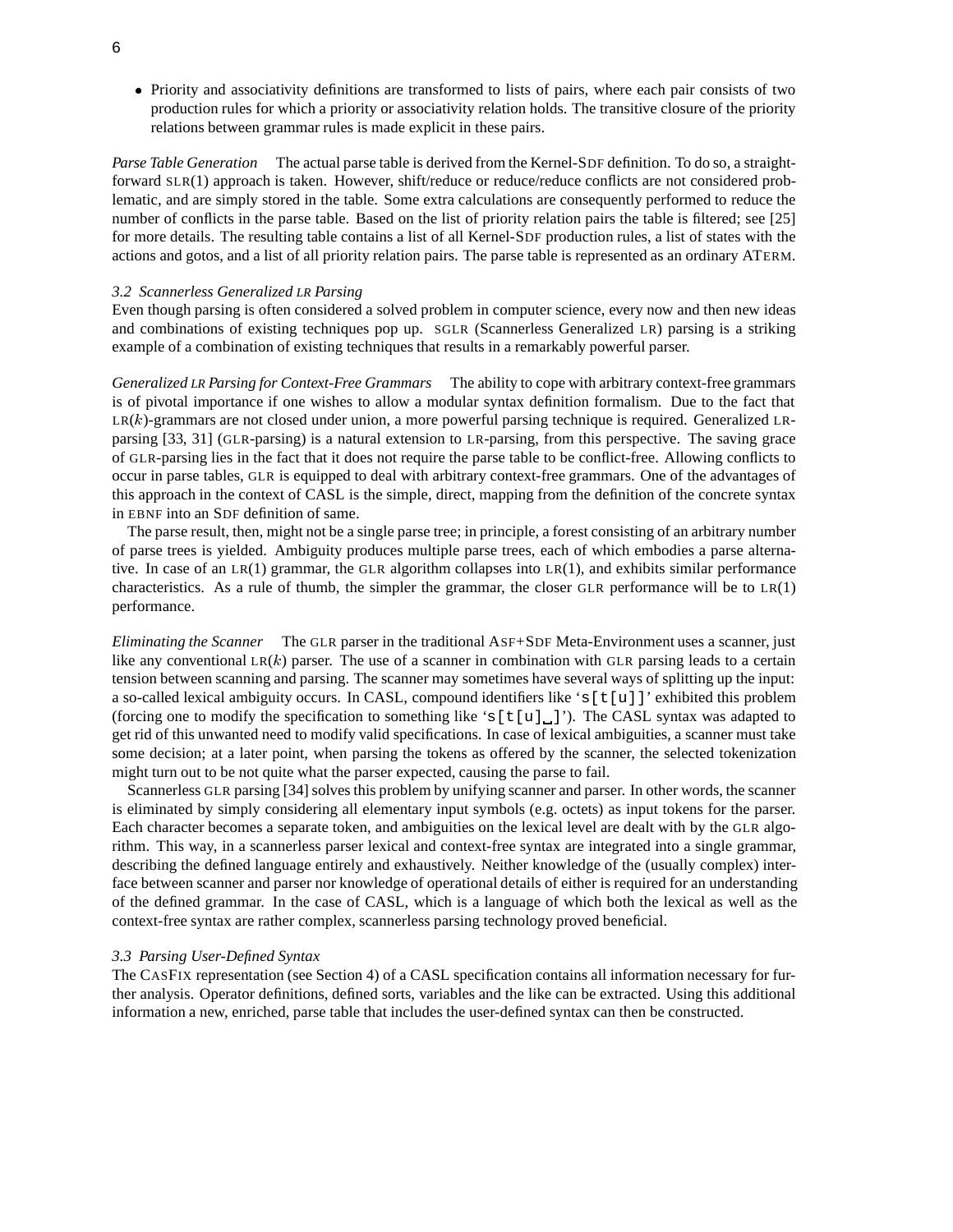| sorts Elem                                                                   |                               |
|------------------------------------------------------------------------------|-------------------------------|
| syntax                                                                       |                               |
| $<$ START> $[ \ \ 256 ]$                                                     | -> <start></start>            |
| <layout?-cf><elem-cf><layout?-cf></layout?-cf></elem-cf></layout?-cf>        | $->$ <start></start>          |
| "n"                                                                          | $->$ $<$ $F$ ] $em$ $ CF$ $>$ |
| $\verb  " * " -< Elem-CF" {assoc} $                                          |                               |
| "(" <layout?-cf><elem-cf><layout?-cf>")"</layout?-cf></elem-cf></layout?-cf> | $->$ $<$ $E$ ] $em$ $ CF$ $>$ |
| $<<$ $R$ ] $em$ $ CF$ $>$ $ V$ $AR$ $>$                                      | $->$ < $F$ ] $em$ - $CF$ >    |
| $[\ \110]$                                                                   | $-> "n"$                      |
| $1\leq 421$                                                                  | $-5$ $+1$                     |
| $[\ \ 40]$                                                                   | -> "("                        |
| $1\backslash 411$                                                            | $-> "')"$                     |
| " x "                                                                        | $-> -VAR>$                    |
| "y"                                                                          | $-> << E$ ] $em-CF>-VAR>$     |
| "Z"                                                                          | $-> << E$ ] $em-CF>-VAR>$     |
| $[\ \120]$                                                                   | $-> "x"$                      |
| $[\ \121]$                                                                   | $-> "V"$                      |
| $[\122]$                                                                     | $-> "Z"$                      |
|                                                                              | -> <layout?-cf></layout?-cf>  |
| <layout-cf></layout-cf>                                                      | -> <layout?-cf></layout?-cf>  |

Figure 7: Monoid in Kernel-SDF

To be able to make all this happen, the following issues must be addressed:

- CASL is a modular specification formalism with a powerful import mechanism, it allows parameterization of modules and renaming.
- Operator definitions can be global or local, and so can a module import.
- Variables may be defined local to the axioms or globally defined. Globally defined variables are visible for the subsequent axioms of the enclosing specification. Any subsequent declaration (global or local) of a variable with the same name overrides a previous one.
- Axioms, operator definitions and variable definitions can be intermingled, as long as operators and variables are defined before they are used.

The import mechanism necessitates inspecting all imported modules when parsing a module: all global definitions, which may have been affected by an imported module, must be retrieved.

Definitions of sorts, predicates, and operations involve formulae and terms; moreover, variables may be declared by explicit quantifiers within formulae (which can also occur within conditional terms). Because of this fact, each axiom, in principle, might require constructing a new parse table. The speed of parse table generation is therefore of significant practical relevance.

A parse table built to cope with syntax introduced by a particular axiom is constructed from the respective sets of visible sorts, operator definitions, and variables as they pertain to that particular axiom. The generation process consists of two steps. In the first step (the normalization step) the Kernel-SDF grammar is derived. In the second step the parse table is produced from the Kernel-SDF grammar. The first step, the grammar normalization step, is the most interesting from the current perspective, because it is at this point that the appropriate set of extra production rules must be added, in order to recognize layout as well as the overall structure of formulas. The complete set of context-free grammar rules that have to be added can be found in [11].

The Kernel-SDF syntax for the Monoid example is given in Figure 7. Note that this Figure does not reveal all details: for brevity, the Kernel-SDF definition of LAYOUT is omitted.

Using this Kernel-SDF specification, it is fairly straightforward to construct a parse table for the unparsed expressions. After a successful parse of such an unparsed expression, the obtained CASFIX representation must be substituted for the unparsed expression in the original abstract syntax tree, yielding a more detailed abstract syntax tree.

## *3.4 Drawbacks and Shortcomings*

The architecture of the CASL parser presented in Section 1.1 is fairly complex at first glance. The need to translate parse trees, as produced by the SGLR parser, to CASFIX format is mainly responsible for this. One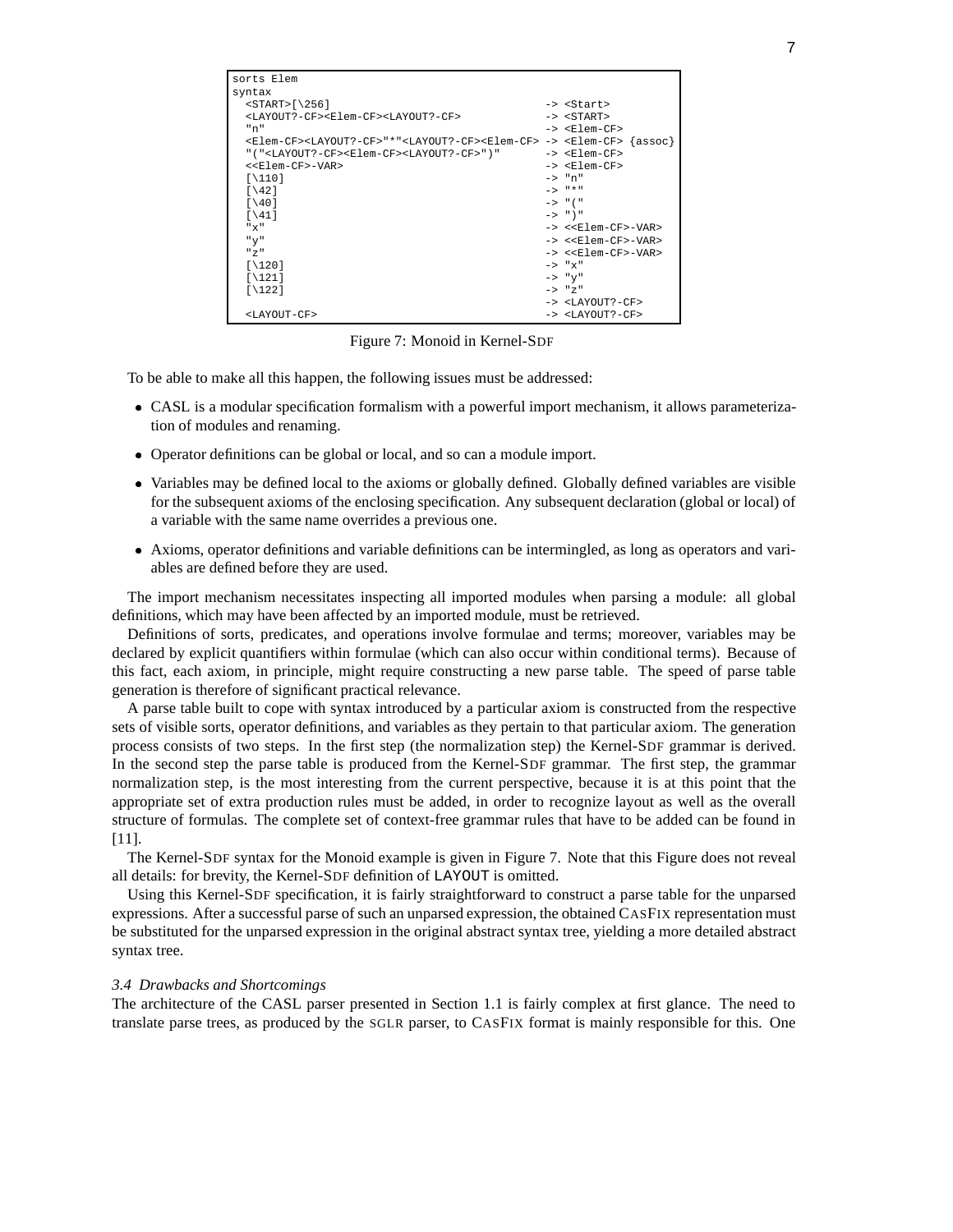could conceive of a parser implementation with a parameterized output format: such a parser could generate arbitrary representations of syntax trees in a flexible way. In the context of CASL, specifically, it could be instantiated to produce CASFIX directly.

However, the current SGLR implementation cannot (yet) boast of this feature: its output is the rich and versatile ASFIX format. Therefore, an translation from ASFIX to CASFIX must be performed at every stage. In this translation, some of the wealth of the ASFIX representation is lost: it carries only the abstract syntax minus layout. Note that comments are considered layout in the CASL language definition, and are consequently also discarded here.

# 4. REPRESENTING CASL TERMS USING ASF+SDF TECHNOLOGY

In order to make CASL a viable formalism for the specification of (complex) systems, a powerful suite of tools to create, manipulate, proof, typeset, and execute CASL specifications is needed. Reuse of existing tools is preferred over reinventing the wheel. However, existing tools are idiosyncratic, typically: they define their own interfaces and representation formats. This observation indicates a need for a common intermediate exchange format, that enables efficient integration of existing tools. Such an intermediate format should allow the storage by a tool of auxiliary information that may be invisible for others. To satisfy these requirements, the COFI community has decided to use ATERMS [8] as its exchange format.

As an alternative possibility, SGML has also been taken in account while considering exchange format options [30]. If this choice had to be redone at present, some other formats, among which abstract syntax definition language (ASDL) [36, 16] and eXtensible Markup Language (XML) [38] deserves explicit mention, would merit consideration.

ATERMS were originally developed to represent parse trees within the ASF+SDF Meta-Environment.

# *4.1 ATERMS*

ATERMS is a generic formalism for the representation of structured information. It is both human-readable and easy to process automatically. A number of libraries that implement the functionality of creating and manipulating terms provide an API for the ATERMS formalism. The primary application area of ATERMS is the exchange of information between components of a programming environment, such as a parser, a (structure) editor, a compiler, and so on. The following data are typically represented as ATERMS: programs, specifications, parse tables, parse trees, abstract syntax trees, proofs, and the like. A generic storage mechanism, called *annotation*, accommodates associating extra information that may be of relevance somehow to specific ATERMS under consideration.

Examples of objects that are typically represented as ATERMS are:

- *constants*: abc.
- *numerals*: 123.
- *literals*: "abc" or "123".
- *lists*: [], [1, "abc", 3], or [1, 2, [3, 2], 1].
- *functions*: f("a"), g(1,[]), or h("1", f("2"), ["a","b"]).
- *annotations*: f("a"){[g,g(2,["a"]])} or "1"{[1,[1,2]],[s,"ab"]}.

ATERMS can be qualified as an *open*, *simple*, *efficient*, *concise*, and *language independent* solution for the exchange of data structures between distributed applications.

*ATERMS Libraries* In order to employ ATERMS and to provide their associated operations, libraries of predefined functions are available. Currently, implementations in the programming languages C and JAVA exist.

Files that contain ATERMS can either be stored in a compact binary format or in a significantly more spaceconsuming textual format. In textual format, ATERMS can easily be processed by common off-the-shelf tools,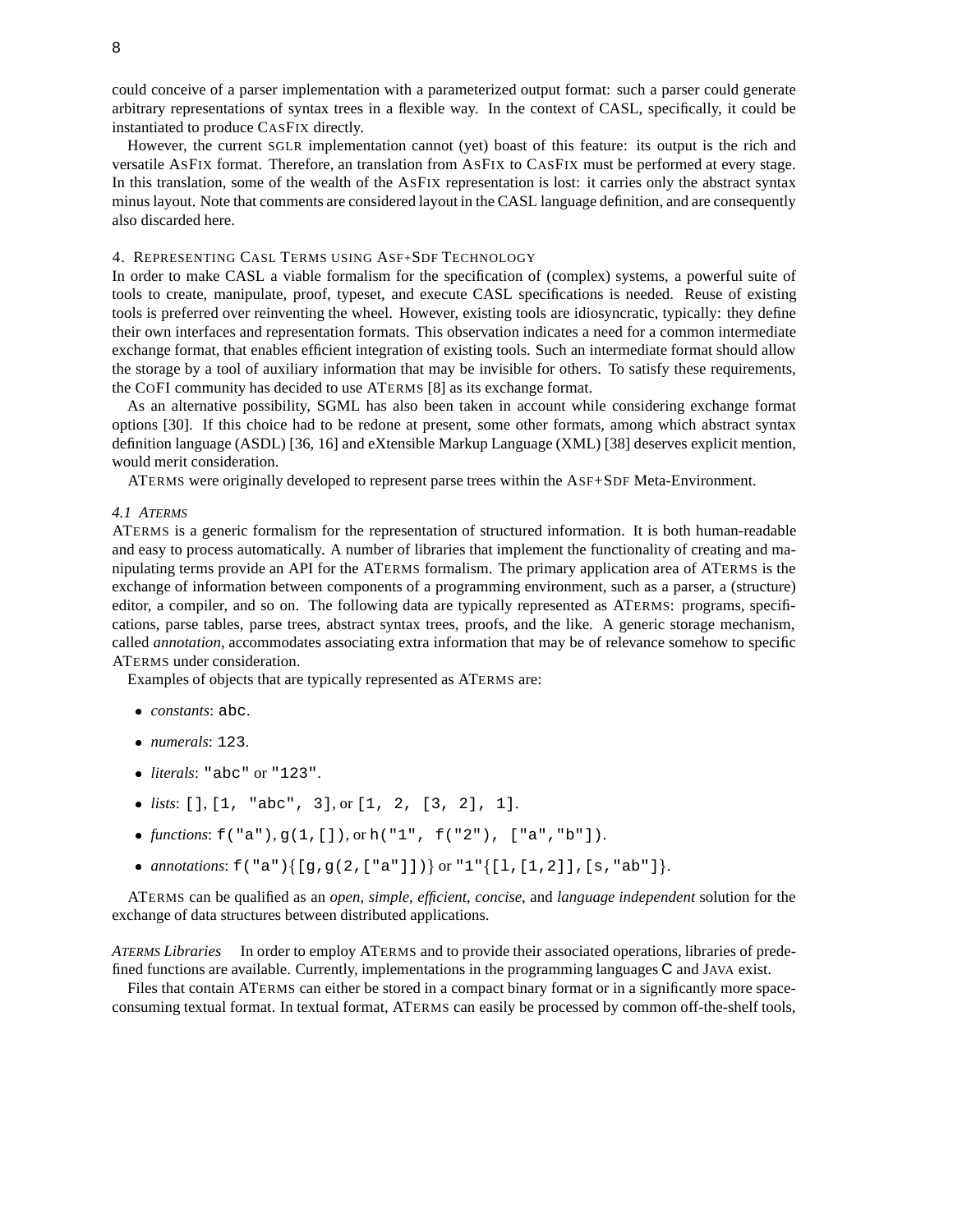like LEX/YACC. Both the C and JAVA library implementations provide facilities to parse and unparse ATERMS. The C version also provides functions for mapping the textual form into the binary one and vice versa.

Furthermore, both library implementations ensure maximal sharing when creating and manipulating terms – unless this feature is explicitly disabled. Both implementations perform automatic garbage collection, thus freeing storage associated to terms that are no longer in use.

The ATERMS library is documented extensively in its user manual [22].

#### *4.2 CASFIX*

By using CASL-specific 'keywords' as ATERM AFuns, the abstract syntax as defined in the CASL language summary [11] can be represented in ATERMS in a straightforward manner.

It should be noted that there are many ways of defining the abstract syntax of CASL in terms of ATERMS. We will restrict ourselves to describing the approach decided upon by the COFI working group.

The selected approach is based on creating a unique ATERM construct for each abstract syntax rule. This results in a relatively large number of different AFuns, but has the benefit of making the representation of abstract syntax trees more compact.

The 'translation' of abstract rules into equivalent ATERM constructs is fairly simple, as the following translation rule illustrates:

```
SORT ::= "rule" MEMBER1 MEMBER2
\Rightarrowrule(<MEMBER1>,<MEMBER2>)
```
There are several design issues to be addressed. The principal ones are how to deal with so-called 'chain rules', and how list structures are to be represented.

*AFun Instantiation* CASL-specific function names give rise to instantiating an AFun:

```
"basic-spec" -> AFun
"forall" -> AFun
"op-defn" -> AFun :::
```
Function names are taken from the abbreviated abstract syntax definition in [11].

Additionally, specific AFuns are introduced to represent the anonymous abstract syntax rules (the chain rules), e.g.:

```
BASIC-ITEMS ::= SIG-ITEMS
```
An AFun is introduced e.g.:

```
"SIG-ITEMS" -> AFun
```
Finally, AFuns to represent lists are introduced, e.g.:

"BASIC-ITEMS\*" -> AFun

*Mapping Rules* The mapping from the abstract syntax of CASL to an ATERMS equivalent is based on the type of the abstract syntax rule.

Rules with only a terminal in their right-hand side:

```
QUANTIFIER :: "forall"
\Rightarrow\sim ) and \sim 100 \sim 100 \sim 100 \sim 100 \sim 100 \sim 100 \sim 100 \sim 100 \sim 100 \sim 100 \sim 100 \simforall
```
The terminal is mapped onto an ATERM consisting of a single AFun: forall.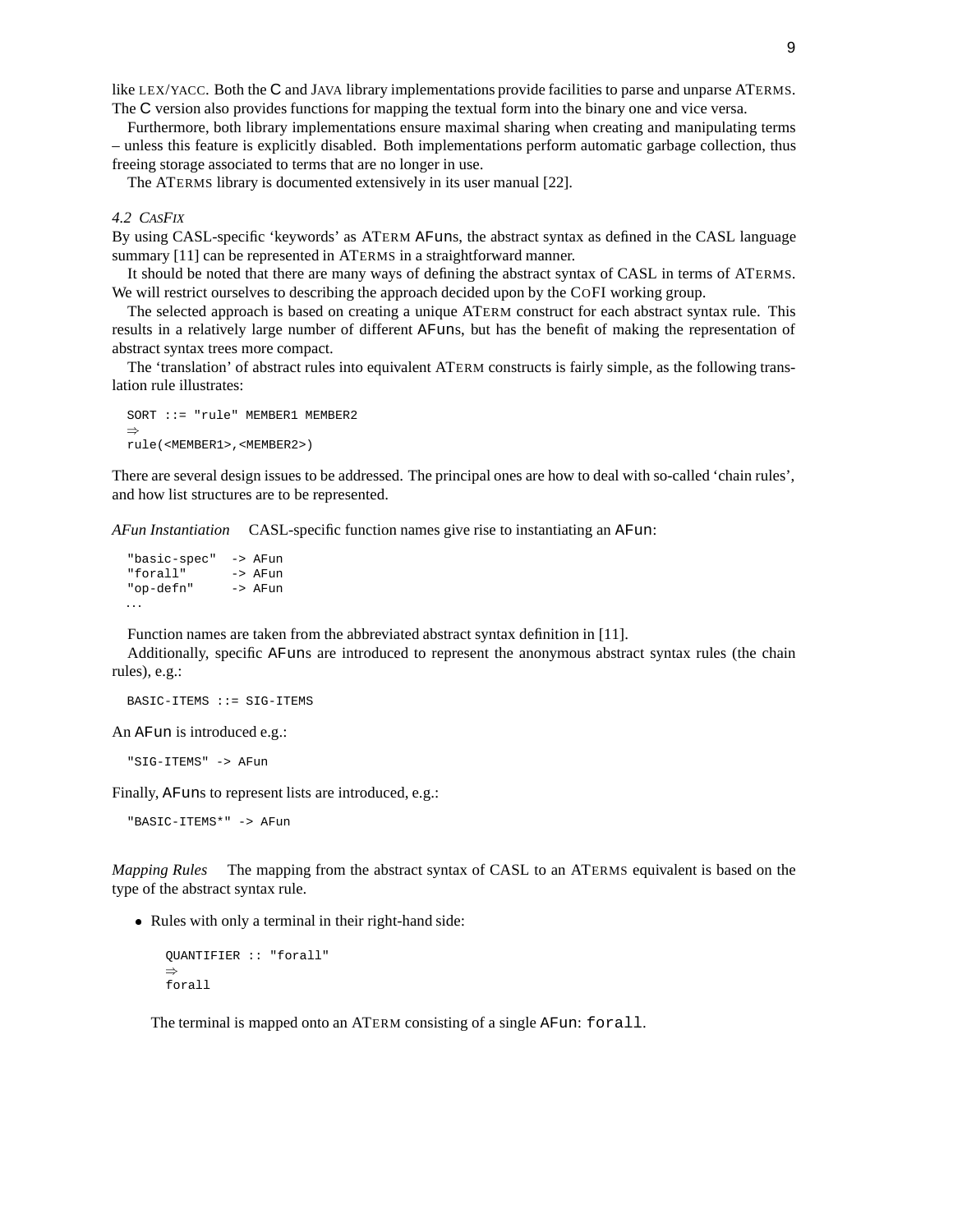Rules consisting of a constructor and a list of simple nonterminals:

```
OP-ITEM ::= "op-defn" OP-NEMA OP-HEAD TERM
\Rightarrow\sim ) and \sim 10 \sim 100 \sim 100 \sim 100 \sim 100 \sim 100 \sim 100 \sim 100 \sim 100 \sim 100 \sim 100 \sim 100 \simop-defn(<OP-NAME>,<OP-HEAD>,<TERM>)
```
The abstract syntax rule is transformed into an ATERM consisting of the AFun op-defn with three argument ATERMS for OP-NAME, OP-HEAD, and TERM.

Chain rules:

```
BASIC-ITEMS ::= SIG-ITEMS
\Rightarrow\sim 1.0 \sim 1.0 \sim 1.0 \sim 1.0 \sim 1.0 \sim 1.0 \sim 1.0 \sim 1.0 \sim 1.0 \sim 1.0 \sim 1.0 \sim 1.0 \sim 1.0 \sim 1.0 \sim 1.0 \sim 1.0 \sim 1.0 \sim 1.0 \sim 1.0 \sim 1.0 \sim 1.0 \sim 1.0 \sim 1.0 \sim 1.0 \sim 
SIG-ITEMS(<SIG-ITEMS>)
```
The sort name on the right hand side is used as the AFun.

Rules with a constructor and one or more lists:

```
BASIC-SPEC ::= "basic-spec" BASIC-ITEMS*
\Rightarrow\sim ) and \sim 10 \sim 100 \sim 100 \sim 100 \sim 100 \sim 100 \sim 100 \sim 100 \sim 100 \sim 100 \sim 100 \sim 100 \simbasic-spec(BASIC-ITEMS*([<BASIC-ITEMS>]))
```
This ATERMS expression should be read as follows: basic-spec is an AFun that indicate that a node of type basic-spec is constructed. The AFun BASIC-ITEMS\* indicates a node that contains a (possibly empty) list of BASIC-ITEMs. Square brackets delimit the actual list; list elements are separated by commas.

The full mapping can be found on the  $WW^6$ .

## *4.3 Annotations*

The term 'annotation' is overloaded. First of all, the ATERMS support annotations; in that context, it means that nodes in the abstract syntax tree are extended with additional information which is invisible, but can still be accessed by explicit demand. This annotation mechanism can be used by all kinds of tools to store extra information, e.g. a parser can store position information, or pretty printers can store font information.

Secondly, annotations can also occur within a CASL specification, see [11, 27, 32]. There exist annotations related to labels, displaying, parsing, and semantics.

Examples of syntactical annotations are %left assoc, %right assoc, and %prec; examples of semantical annotations are %cons and %def. For the exact meaning of these annotations we refer to [32]. The %cons, %def, %left assoc, and %right assoc annotations can only occur at a restricted number of positions in a CASL specification.

Some annotations, such as the %prec, may occur in arbitrary places in a CASL specification. The CASL language summary [11] is not very specific about where the various types of annotations may occur. If these locations are fixed, the concrete syntax of CASL can be adapted in order to deal with these annotations, however, it is also possible to consider annotations as a kind of layout. The latter approach would prevent the need to adapt the CASL syntax every time a new annotation is introduced.

Annotations occurring in well-defined locations in CASL specification must also be encoded in the CASFIX representation at the appropriate nodes, with the correct name, as generally approved upon.

In order to prevent excessive use of annotations both at the CASL syntax level as well as at the tool level, annotations have to be approved by the COFI community. Naturally, it is allowed for a tool to add an 'internal' annotation temporarily, but such an annotation may not be exported to the outside world.

<sup>6</sup> http://www.cwi.nl/˜markvdb/cofi/casl.html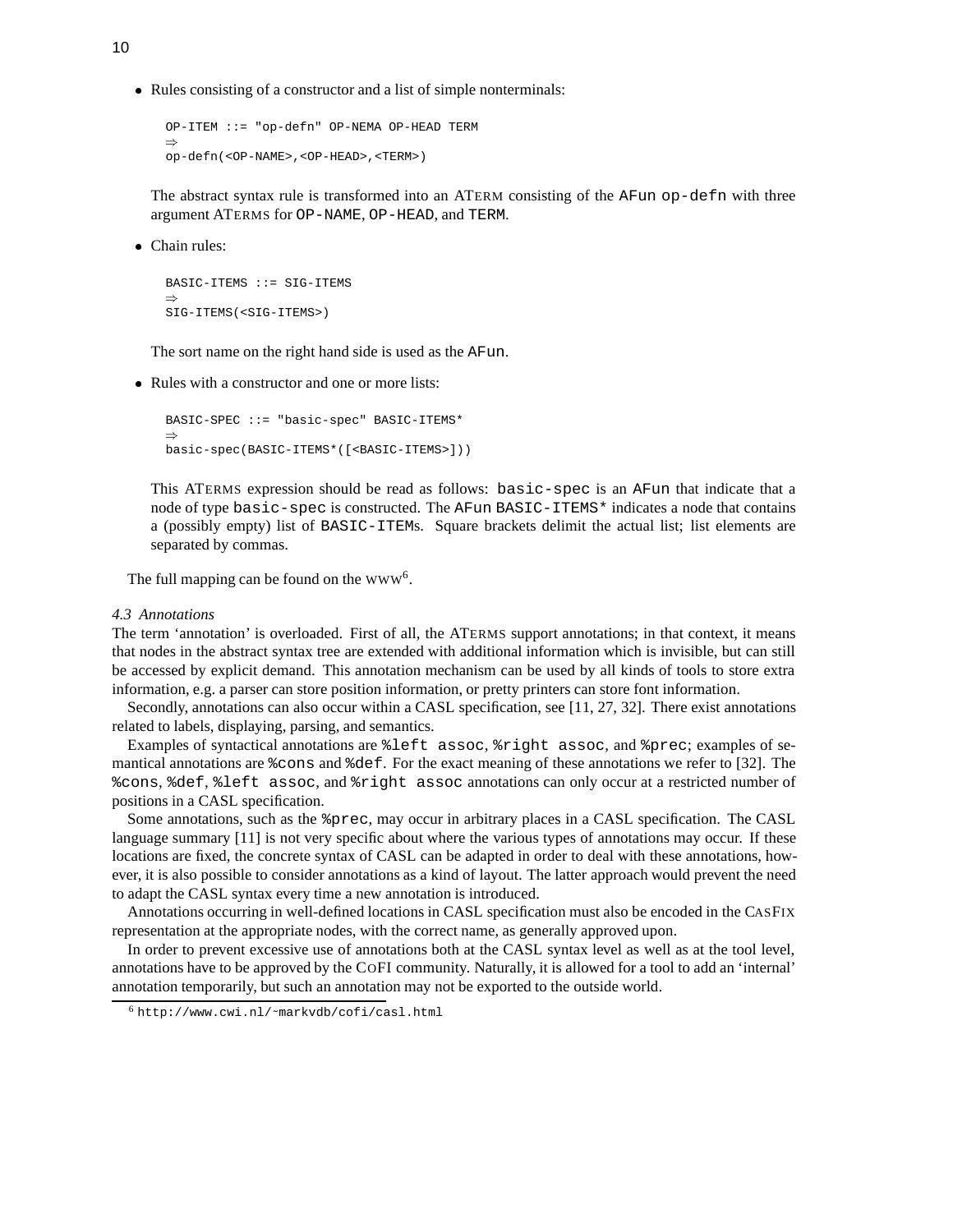#### 5. CONCLUSIONS

Generic language technology provided by ASF+SDF proved to be helpful for prototyping the concrete syntax of CASL. The straightforward mapping from EBNF to SDF enabled us to interact directly with the concrete syntax definition of CASL. Serious lexical and syntactical ambiguities were detected at an early stage. This flexibility is based on the SGLR parsing technology which removes the need for (complex) grammar transformations.

Although ASF+SDF proved to be a useful vehicle for prototyping the concrete syntax of CASL, a number of shortcomings can be identified. Firstly, the user-defined syntax of CASL proved to be challenging for ASF+SDF; see [37] for details. The CASL syntax proved to be an interesting test case for the development of both SGLR parser and the parser generator: the complexity of the CASL syntax continuously pushed the envelope, putting a heavy burden on ambiguity-handling mechanisms. As larger parts of the syntax were completed, and more complex examples were held against the current state of technology, it was rapidly adapted, tweaked, corrected, and revised.

Secondly, although the CASL syntax is described entirely in SDF and specifications can be parsed inside the Meta-Environment, the existence of a straightforward translation to other parser generator formalisms like LEX/YACC [26, 21], JAVACC, etc., is not guaranteed, mainly because of the limitation of the latter to the class of LALR grammars. Using the powerful and efficient parsers provided by current ASF+SDF technology, the need to migrate from SDF to LEX/YACC-like formalisms becomes less pressing.

The development of parsers for CASL and the definition of an exchange format formed the first steps on the long path that lead to the creation of new tools and the adaptation of existing ones. Although the current ASF+SDF Meta-Environment is entirely based on ATERMS, it is still a question whether ATERMS are indeed powerful enough to contain all information needed by any conceivable CASL-tool – past, present and future. However, previous experience, including experiments carried out in Bremen [28], Nancy [23], and Edinburgh [2], suggest a positive answer; future experiments, with more, and more complex, tools built upon ATERMS foundations, will help gain a firmer grasp on this subject.

### ACKNOWLEDGEMENTS

We thank Jan Heering and Pieter Olivier for reading the draft versions of this paper.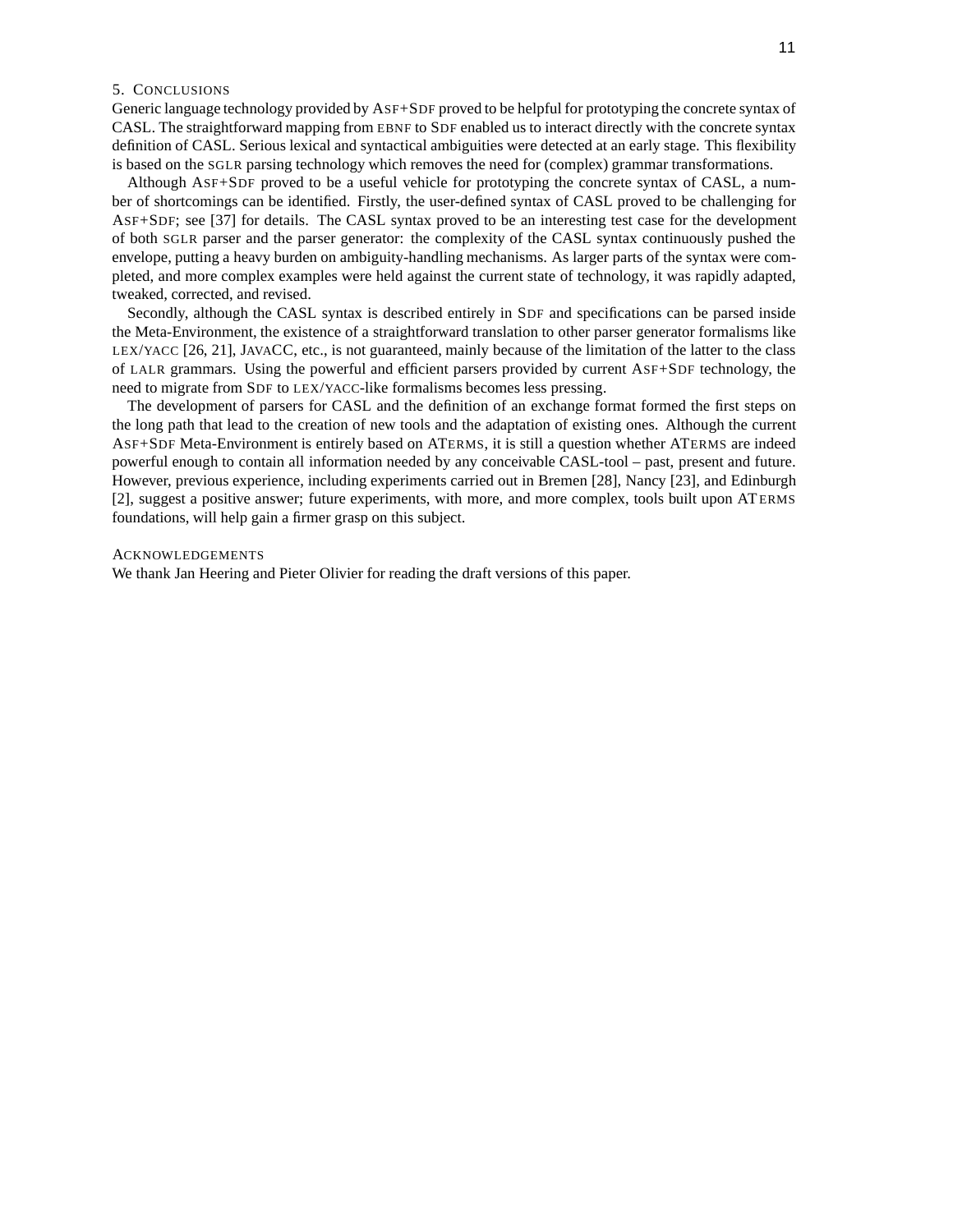# References

- 1. A.V. Aho, R. Sethi, and J.D. Ullman. *Compilers. Principles, Techniques and Tools*. Addison-Wesley, 1986.
- 2. D. Baillie. Proving Theorems about Algebraic Specifications. Master's thesis, University of Edinburgh, Department of Computer Science, 1999.
- 3. J.A. Bergstra, J. Heering, and P. Klint, editors. *Algebraic Specification*. ACM Press/Addison-Wesley, 1989.
- 4. J.A. Bergstra and P. Klint. The discrete time ToolBus a software coordination architecture. *Science of Computer Programming*, 31(2-3):205–229, July 1998.
- 5. M. Bidoit and C. Choppy. ASSPEGIQUE: an integrated environment for algebraic specifications. In H. Ehrig, C. Floyd, M. Nivat, and J. Thatcher, editors, *Formal Methods and Software Development - Proceedings of the International Joint Conference on Theory and Practice of Software Development 2*, volume 186 of *LNCS*, pages 246–260. Springer-Verlag, 1985.
- 6. P. Borovansk´y, C. Kirchner, H. Kirchner, P.-E. Moreau, and M. Vittek. ELAN: A logical framework based on computational systems. In Jos´e Meseguer, editor, *Proceedings of the First International Workshop on Rewriting Logic*, volume 4 of *Electronic Notes in Theoretical Computer Science*. Elsevier Science, 1996.
- 7. P. Boullier. Contribution `a la construction automatique d'analyseurs lexicographiques et syntaxiques. Thèse d'Etat, Université d'Orléans, 1984.
- 8. M.G.J. van den Brand, H.A. de Jong, P. Klint, and P. Olivier. Efficient Annotated Terms. *Software, Practice & Experience*, 30:259–291, 2000.
- 9. M.G.J. van den Brand, T. Kuipers, L. Moonen, and P. Olivier. Design and implementation of a new asf+sdf meta-environment. In A. Sellink, editor, *Proceedings of the Second International Workshop on the Theory and Practice of Algebraic Specifications (ASF+SDF'97)*, Workshops in Computing, Amsterdam, 1997. Springer/British Computer Society.
- 10. CoFI. The Common Framework Initiative for algebraic specification and development, electronic archives. Notes and Documents accessible by  $HTTP<sup>7</sup>$  and  $FTP<sup>8</sup>$ , 1998.
- 11. CoFI-LD. CASL The CoFI Algebraic Specification Language Summary, version 1.0. Documents/CASL/Summary-v1.0, in [10], 1998.

<sup>7</sup>http://www.brics.dk/Projects/CoFI/

<sup>8</sup>ftp://ftp.brics.dk/Projects/CoFI/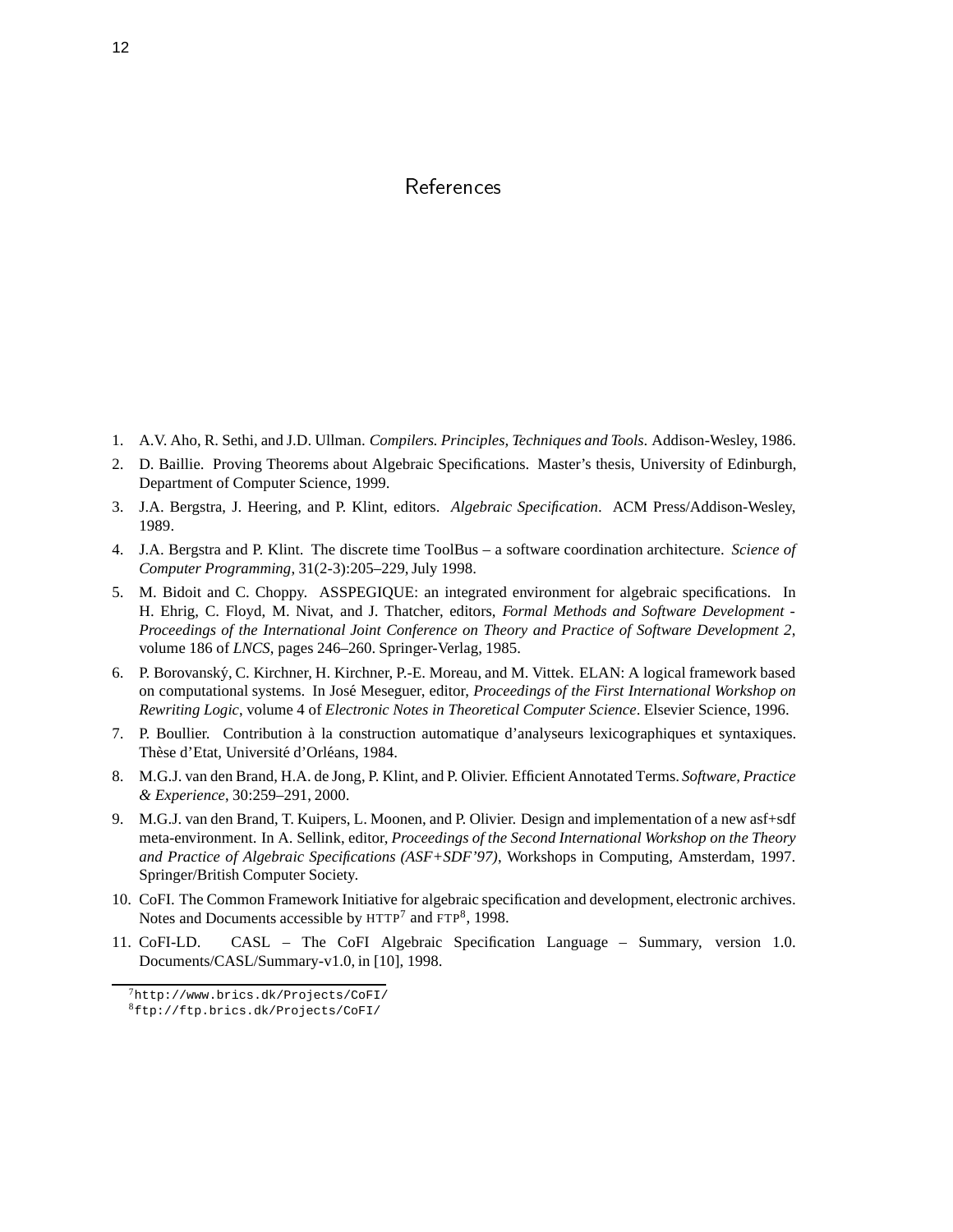- 12. A. van Deursen. *Executable Language Definitions: Case Studies and Origin Tracking Techniques*. PhD thesis, University of Amsterdam, 1994.
- 13. A. van Deursen, J. Heering, and P. Klint, editors. *Language Prototyping: An Algebraic Specification Approach*, volume 5 of *AMAST Series in Computing*. World Scientific, 1996.
- 14. A. van Deursen and P.D. Mosses. Executing Action Semantics descriptions using ASF+SDF. In M. Nivat, C. Rattray, T. Rus, and G. Scollo, editors, *Algebraic Methodology and Software Technology (AMAST'93)*, Workshops in Computing, pages 415–416. Springer-Verlag, 1993. System demonstration.
- 15. J. Earley. An efficient context-free parsing algorithm. *Communications of the ACM*, 13(2):94–102, 1970.
- 16. D.R. Hanson. Early Experience with ASDL in lcc. *Software—Practice and Experience*, 29(3):417–435, 1999.
- 17. J. Heering, P. R. H. Hendriks, P. Klint, and J. Rekers. The syntax definition formalism SDF Reference manual. *SIGPLAN Notices*, 24(11):43–75, 1989.
- 18. J. Heering, P. Klint, and J. Rekers. Incremental generation of parsers. *IEEE Transactions on Software Engineering*, SE-16:1344–1351, 1990.
- 19. J. Hopcroft and J.D. Ullman. *Introduction to Automata Theory, Language, and Computation*. Addison-Wesley, 1979.
- 20. D. Hutter and C. Sengler. INKA, The Next Generation. In M.A. McRobby and J.K. Slaney, editors, *Automated Deduction – CADE-13*, volume 1104 of *LNAI*, pages 288–292. Springer, 1996.
- 21. S.C. Johnson. *YACC: yet another compiler-compiler*. Bell Laboratories, 1986. UNIX Programmer's Supplementary Documents, Volume 1 (PS1).
- 22. H.A. de Jong and P. Olivier. ATerm Library User Manual, 1999. Available via HTTP9.
- 23. H. Kirchner and C. Ringeissen. Executing CASL Equational Specifications with the ELAN Rewrite Engine. Note T-9, in [10], 1999.
- 24. P. Klint. A meta-environment for generating programming environments. *ACM Transactions on Software Engineering and Methodology*, 2:176–201, 1993.
- 25. P. Klint and E. Visser. Using filters for the disambiguation of context-free grammars. In G. Pighizzini and P. San Pietro, editors, *Proceedings ASMICS Workshop on Parsing Theory*, pages 1–20, 1994. Published as Technical Report 126–1994, Computer Science Department, University of Milan.
- 26. M.E. Lesk and E. Schmidt. *LEX A lexical analyzer generator*. Bell Laboratories, unix programmer's supplementary documents, volume 1 (ps1) edition, 1986.
- 27. T. Mossakowski. Standard annotations for parsers and static semantic checkers a proposal. Note T-6, in [10], 1998.
- 28. T. Mossakowski. CASL: From Semantics to Tools. In S. Graf and M. Schwartzbach, editors, *TACAS'2000*, volume 1785 of *LNCS*, pages 93–108. Springer-Verlag, 2000.
- 29. P. D. Mosses. *Action Semantics*. Cambridge University Press, 1992.
- 30. P.D. Mosses. Potential use of SGML for the CASL interchange format. Note T-4, in [10], 1997.
- 31. J. Rekers. *Parser Generation for Interactive Environments*. PhD thesis, University of Amsterdam, 1992.
- 32. M. Roggenbach and T. Mossakowski. Proposal of Some Annotations and Literal Syntax in CASL. Note L-11, in [10], 1999.
- 33. M. Tomita. *Efficient Parsing for Natural Languages*. Kluwer Academic Publishers, 1985.
- 34. E. Visser. *Syntax Definition for Language Prototyping*. PhD thesis, University of Amsterdam, 1997.
- 35. F. Voisin. CIGALE: a tool for interactive grammar construction and expression parsing. *Science of Com-*

<sup>9</sup>http://www.wins.uva.nl/pub/programming-research/software/aterm/